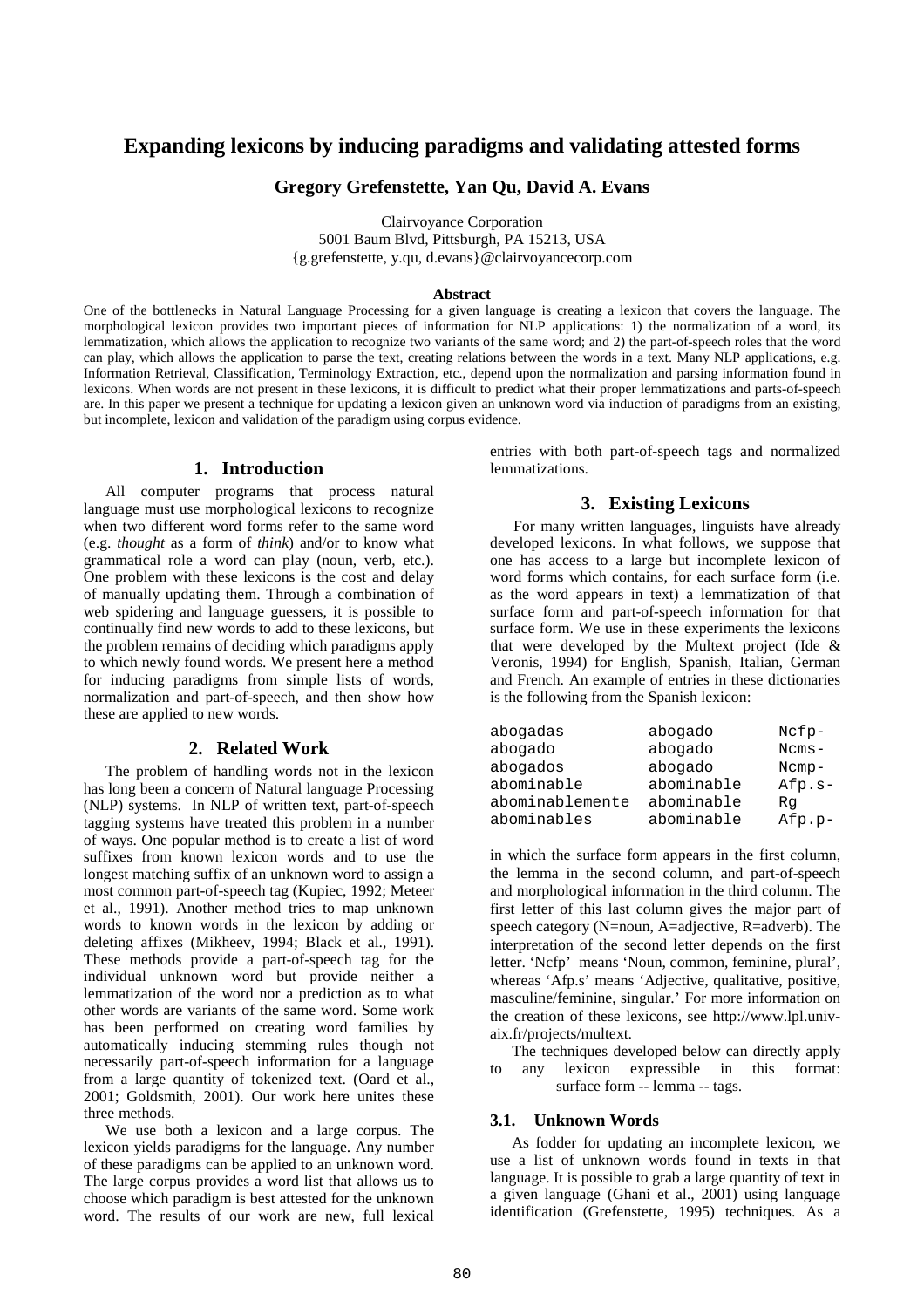shortcut, instead of building a large corpus, we decided to use a large list of words that was developed for a language specific spell checker. The large list of words used for the GNU *Ispell* (for international spell checker) can easily be derived from sources found at http://ficuswww.cs.ucla.edu/project-members/geoff/ispell-

dictionaries.html. The Ispell lists are intended to be as complete as possible, even to the point of overgeneration, so that any correctly spelled word belonging to the language would not be flagged as an unknown misspelled word.

Comparing this list of words and the Multext lexicon we wish to expand in our experiments, the Multext Spanish lexicon contains 474,159 unique surface forms, whereas the Ispell Spanish wordlist contains 730,003 unique surface forms, 483,517 of which are not found in the Multext Spanish lexicon.<sup>1</sup> It is these half a million unknown words that we wish to include in the lexicon automatically using the morphological paradigms derived from the existing lexicon.

We will also use both the words in this Ispell list and the words the Spanish Multext lexicon as attested words to decide which induced paradigms to apply.

#### **4. Inducing Morphological Paradigms**

Morphological paradigms can be seen as a set of patterns describing how a given lemma generates surface forms. For example, one paradigm applicable to the example lemma 'abogado' given above could be described as

*given a noun ending in –o, form the masculine plural by adding an –s, form the feminine singular by removing the –o and adding an –a, and the feminine plural by removing –o and adding –as.*

In this paradigm, we only consider suffixes to be deleted and/or added. We will call the letters appearing before the suffixes *context* for the paradigm. The above paradigm for abogado is a 0-context paradigm since no account is taken of the letters preceding the suffixes.

One might restrict the paradigm to only those words ending in –do (1 letter of context, called 1-context below), or to those ending in –ado (2 letters context, called 2-context below), etc.

We created all the 0-context paradigms from the Multext Spanish lexicon by collecting all the surface forms associated with each lemma and stripping off letters from the lemma and the surface form until the stems matched. This resulted in 416 distinct 0-context paradigms, 833 more restrictive 1-context paradigms, 1759 2-context paradigms, and 3607 unique 3-context paradigms.

#### **4.1. Applying Paradigms to Unknown Words and Attested Validation**

Given an unknown word (e.g. from the Ispell word list), we wish to assign it to its best paradigm<sup>2</sup>. This paradigm is unknown. Each element of the paradigms that we tested, as we have shown above in the example, indicates what suffix to remove and what suffix to add in order to find the lemma. Given an unknown word that matches the suffix of a pattern, we generate a candidate lemma. This candidate lemma, in turn, when applied to the other patterns in the paradigm, generates a number of new candidate surface forms. In the ideal case, all the candidate surface forms generated by applying the right paradigm to the right lemma would correspond to attested words found in a complete word list, approximated here by the combined list of words from Ispell and from the Multext lexicon<sup>3</sup>. In the normal case, certain paradigms will undergenerate and others will overgenerate.

#### **4.2. Finding the Best Paradigms**

To find which paradigm induction and application method gives the best results, we proceed as follows. Over 100 runs, we hold out a part of the Multext Spanish lexicon. This held out set will be used as a test set and the actual surface forms associated with these words in the Multext lexicon become the gold standard for the run. In Table 2, we present the results of the following experiments.

Over 100 runs, for each run,

- We extracted 100 randomly chosen lines from the Spanish Multext lexicon. We limited the extracted words to noun, verbs and adjectives, since these are the open class categories (in the Spanish Multext, there are 12970 open class lemmas and 267 closed-class lemmas) and we suppose that the basic lexicon that we are looking to expand already contains the closed class words. For adverbs derived from open class words see the next point. We call this set of words HELDOUT for this run.
- For each extracted word in HELDOUT, we retained the lemma and then removed all surface forms associated with that lemma from the Multext lexicon. Note that this removal also removed any derived adverbs since the Multext lexicon maps these adverbs to noun, verb or adjective forms. All removed lexical entries are put aside in a set we call GOLDSTANDARD. The reduced lexicon (original lexicon less the extracted entries) is called the REDUCED LEXICON.

 $\overline{a}$ 

 $\overline{a}$ 

 $2$  Actually, we sometimes choose more than one paradigm for a word. A word may have a complete verb paradigm and a complete noun paradigm, for example. These complete, attested paradigms are called 100% matches in the text and in Table 2.

<sup>&</sup>lt;sup>3</sup> One could also use a word list generated from a very large corpus, or use a WWW portal, such as Altavista, that would be polled to attest the existence of a word form.

 $1$  The Multext lexicon also contained 227685 surface forms not present in the Ispell list. E.g., bemolmente,<br>benedictinamente. beneficiosamente. benitamente. beneficiosamente. bestiamente, bicolormente, bidireccionalmente, …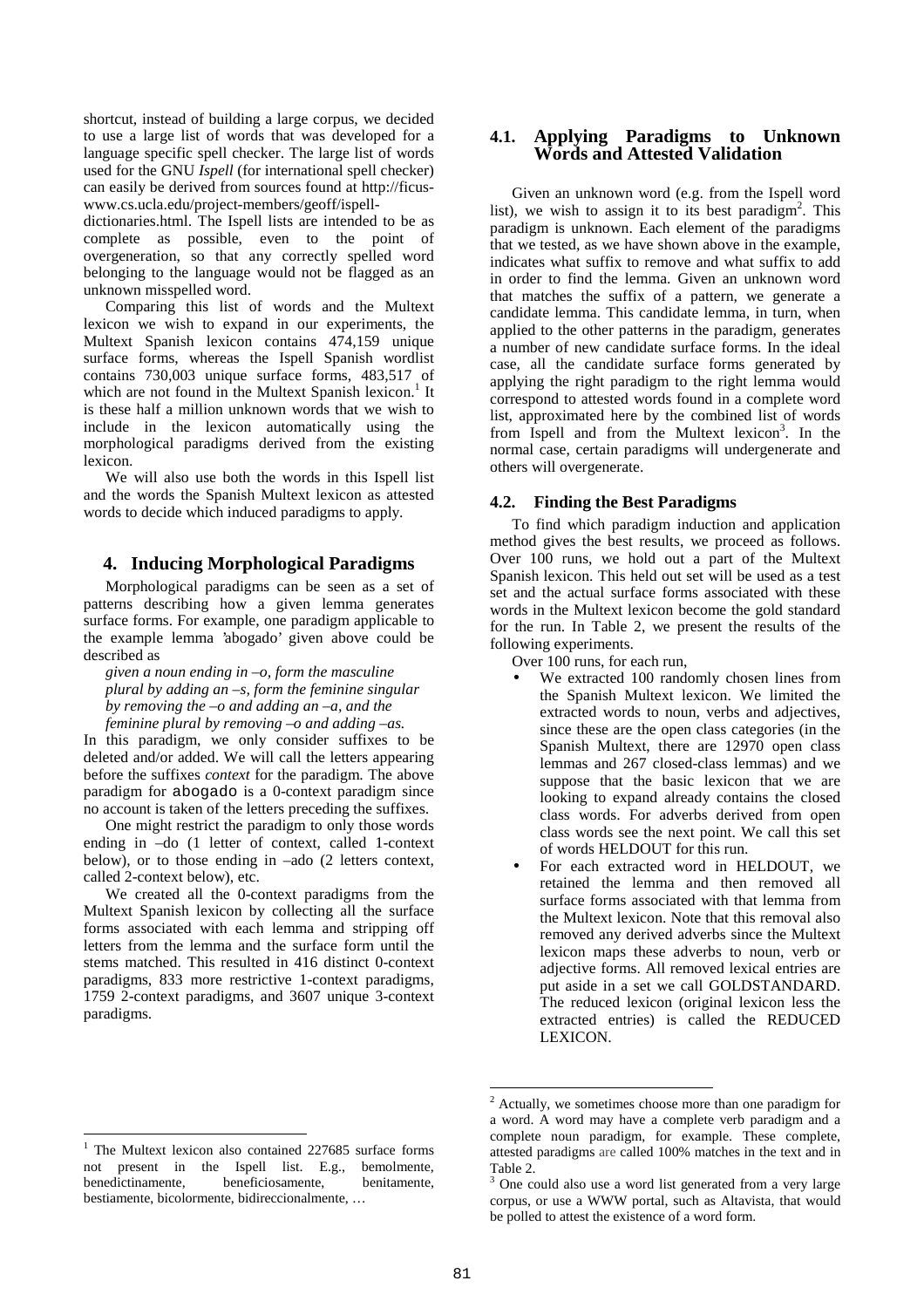- Using the REDUCED LEXICON, we generated three different paradigm sets. For each lemma remaining in the REDUCED LEXICON, we extract the set of all surface forms that correspond to it, and for that lemma we create a paradigm using different context lengths:
	- o 0-context paradigms: match each lemma to each surface form, starting from the leftmost letters until the surface form and the lemma diverge. Retain the divergent letters and the parts-of-speech of the surface form as one pattern in this lemma's paradigm.
	- o 1-context paradigms: same as above but retain the last matching letters as part of the pattern.
	- o 2-context paradigms: retain the last two matching letters in the patterns.
	- o 3-context paradigms: retaining the last three letters before suffix removal.

Table 1 gives the most frequent 0-context, 1 context, 2-context and 3-context paradigms derived from the Multext Spanish lexicon.

- For each context length, we retained either the top 100 most frequent paradigms, or the top 200, or the top 300, or all the paradigms.
- For each of the 16 SET OF PARADIGMS (that is, using 0 to 3 letters of context and the top 100, 200, 300 or entire set of paradigms extracted from the REDUCED LEXICON), we applied the extracted paradigms to the testing words in HELDOUT.
- For each paradigm in a SET OF PARADIGMS and each word in HELDOUT, we examined whether any pattern in paradigm was applicable to the word (i.e., did the ending of the word match the suffix to be added). If the pattern could be applied then the CANDIDATE LEMMA was created and all the surface forms corresponding to that paradigm were created, making a set of CANDIDATE SURFACE FORMS.
- Then we calculated, for that word, for each paradigm, how many of the CANDIDATE SURFACE FORMS were attested in the list of Ispell Spanish forms. This number was used to score the paradigm. Each paradigm had two scores: the number of attested surface forms (ATTESTED) that the paradigm generated, and the PERCENTAGE of paradigm patterns that generated an attested surface form.
	- o Here is an example. Suppose that we have in HELDOUT the imaginary word *zoza* and that we are applying the first paradigm shown in Table 1. The second pattern in this paradigm produces the CANDIDATE LEMMA *zozo*, and the whole paradigm predicts that CANDIDATE SURFACE FORM *zozo, zoza, zozos* and *zozamente* exist*.* Now suppose that in the Ispell list we find only *zozo, zoza, zozos*, then this paradigm has a ATTESTED SCORE of 3, and a PERCENTAGE score of 3/4 or 75%.
- After testing all the paradigms in a given word in the HOLDOUT set, the paradigm having the best score for a given word was accepted for that word and all the surface words corresponding to that word and that paradigm were generated. We tested three ways of calculating the best score:
	- o always taking the paradigms that had the most attested candidate surface forms (columns MOST ATTESTED in Table 2);
	- o always taking the paradigms with the most attested surface forms, plus any other paradigm that had a 100% match of all its candidate surface forms (MOST ATTESTED PLUS ALL 100%);
	- always taking the paradigms with the best percentage of attested surface form matches, and if this is percentage is 1000%, taking also any other paradigm that had a 100% match of all its candidate surface forms (BEST PERCENT PLUS 100% in Table 2).

### **5. Results**

We performed 100 runs with each of the 16 configurations of using 0 to 3 letters of pre-suffix context, and only the most frequent to all of the paradigms generated. For each run, we used one of three ways of calculating the best paradigm(s) to choose for each word in the HELDOUT set, and verified the lexicon entries generated using the best paradigms for each word (i.e. the paradigms that generated the most overlap with the raw list of words in the Ispell list) against the original Multext entries for these words which were stored apart in GOLDSTANDARD. We calculated the precision and recall of all new entries against this GOLD STANDARD. Precision gives the percentage of generated entries that were found in GOLDSTANDARD, and recall gives the percentage of GOLDSTANDARD entries that were found in the list of generated entries. In the ideal case, these lists would be identical and then precision and recall would both be 100%. The results of averaging the 100 runs for every configuration of paradigm extraction and number of paradigms used are given in Table 2.

For example, in this table, we see that using 1 letter of context before suffix removal, and using the 200 most frequent paradigms extracted from the REDUCED LEXICONS over 100 runs, and using the paradigm that gave the highest percentage of overlap with the GOLD STANDARD gave us an average recall of 90% of the GOLD STANDARD entries with an average precision of 68%, i.e., 68% of the lexical entries generated by this configuration actually appeared in the GOLD STANDARD for each run.

In general, Table 2 shows that precision improves when more context is used, and recall improves, for a given level of context, when more examples are used, but that using less context improves recall the most.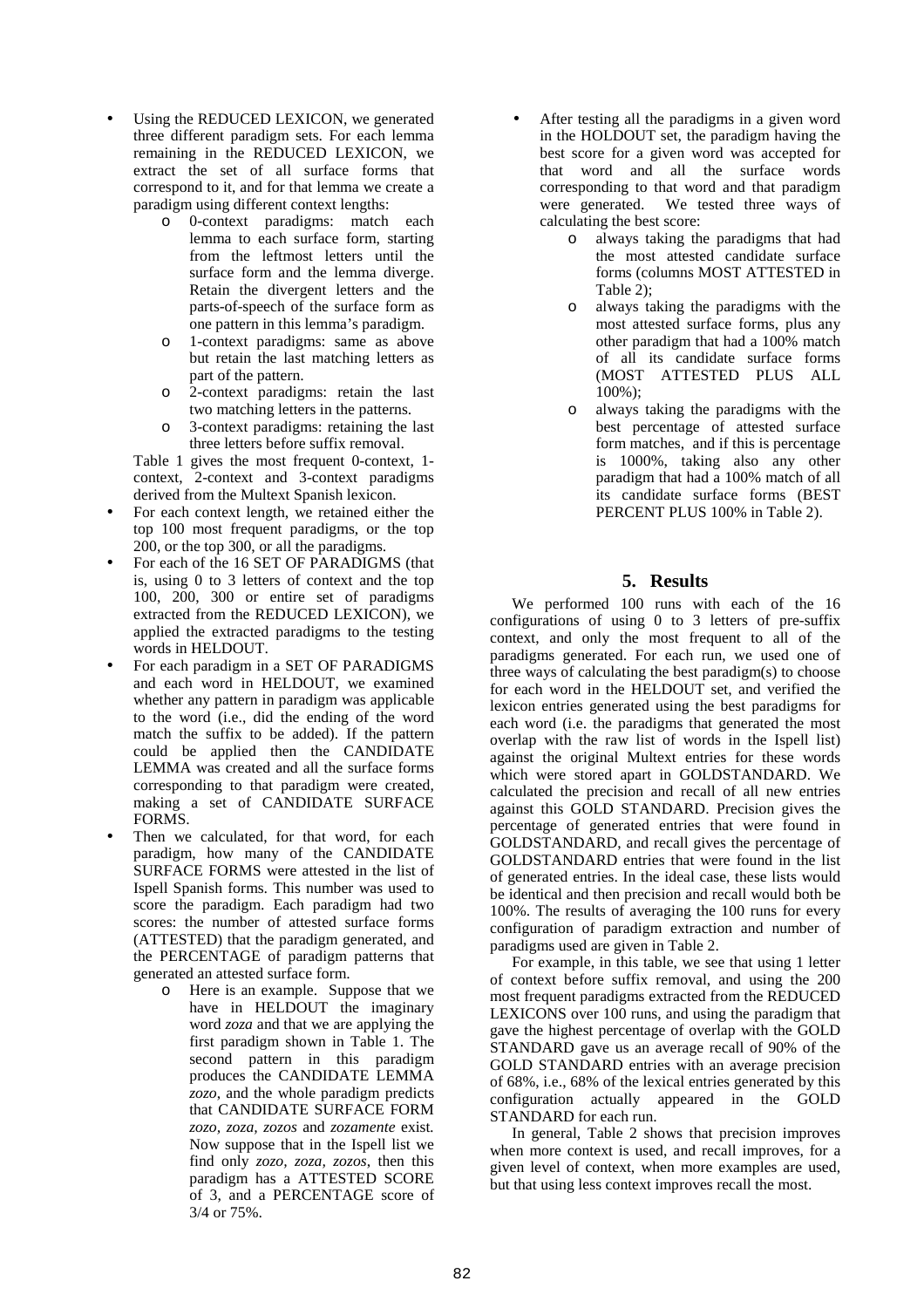We see a trade-off between recall and precision. For example, using paradigms built using zero letters of suffix context, and including all the paradigms extracted from the Multext lexicon, we reach 97-98% recall of correct lexical entries (i.e. entries that are found in the GOLDSTANDARD), but these correct entries are accompanied by over-generation of many spurious entries, so that the precision of all the entries produced is only 34-39%.

We also present in this table a measure that combines Precision and Recall, called the F-measure. Here the F-measure is calculated by adding the Precision to the Recall and dividing by 2. This measure gives a single number that balances the influence of precision and recall. If the lexical entries generated by the system were to be manually verified by a lexicographer then one might want to favor recall, since it would be easy to present newly generated lexical entries for acceptance or rejection. In a completely automated system, one might use the F-measure to select a configuration that is pretty good both in terms of recall and in terms of precision.

For an automated system, we would prefer using the configuration consisting of using 1 letter of context and using the 100 most frequent paradigms as the best combination, giving an F value of 76 with a minimum number of paradigms to store and apply.

An example of a paradigm that is incorrectly recognized in a configuration with a high F-score is the following. With 1 letter of pre-suffix context, taking the top 100 paradigms, and taking as the best paradigm the one that has the most attested forms in the Ispell list, in run 34, we find the word *falda (skirt)* which is erroneously recognized as a verb (like *escaldar* and *respaldar*) and which is fully conjugated. One the other hand, the HELDOUT list for this run contained the word *pecado (sin)*, which provoked the generation of the verb form *pecar (to sin)*. Since only the noun *pecado* was present in the Multext GOLDSTANDARD, all the verb forms were considered noise. Another common error was confusion between adjectives and nouns. For example, the HELDOUT word *psicótico* was considered as a noun and as an adjective (like *académico)* but the GOLDSTANDARD Multext lexicon only contains the adjectival entries so all the noun readings are considered as noise.

#### **6. Conclusions**

We assume in these experiments that all irregular paradigms are initially present in the lexicon, a presumption that may hold in a case like the Multext lexicons which were built by computational linguists. Applying our preferred configuration (1 letter context and using the top 100 most frequent paradigms extracted from the Multext lexicon) creates new

MULTEXT lexical entries (lemmatization and part of speech tags) in a matter of minutes for all the halfmillion new words present in the Ispell list. If we limit the new entries to words whose forms appear at least once on the WWW (using a portal such as Altavista to obtain these counts) then we still have 349875 new entries to add to the Multext Spanish lexicon. It will also be possible to continually enrich the lexicon by applying the same technique to new words found on web pages known to be in the specified language (by daily downloading of newspapers, for example).

#### **7. References**

- Black, A., J. van de Plassche, and B. Williams. 1991. *Analysis of Unknown words through Morphological Decomposition*. In Proceedings of the 5th Conference of the EACL, Volume 1, 101-106.
- Goldsmith, J. 1998. *Unsupervised learning of the morphology of a natural language*. Unpublished Manuscript, available at http://humanities.uchicago.edu/ faculty/ goldsmith/index.html.
- Ide, N. and J. Veronis. 1994. *Multext: Multilingual text tools and corpora*. In 15th International conference on computational linguistics (COLING), Kyoto, Japan, pp. 588—592.
- Ghani, Rayid, Rosie Jones, and Dunja Mladenic. 2001. *Using the Web to Create Minority Language Corpora*. In Proceedings of the 10th International Conference on Information and Knowledge Management (CIKM).
- Grefenstette, G. 1995. *Comparing two language identification schemes*. In Proceedings of the 3rd International Conference on the Statistical Analysis of Textual Data (JADT'95), vol 1, pp. 263-268, Rome, Dec 11-13, ISBN 88-7975-159-X.
- Koskenniemi, K. 1991. *A Discovery Procedure for Two-Level Phonology*. In L. Cignoni and C. Peters (editors), Computational Lexicology and Lexicography: A Special Issue Dedicated to Bernard Quemada, 1991, 451-465**.**
- Kupiec, J. 1992. *Robust part-of-speech tagging using a hidden Markov model*. Computer Speech and Language, 6:225--243.
- Mikheev, Andrei. 1997. *Automatic rule induction for unknown-word guessing*. Computational Linguistics, 23(3):405--423.
- Meteer, M., R. Schwartz, and R. Weischedel. 1991. "*POST: Using probabilities in language processing*." In Proceedings of the 12th International Joint Conference on Artificial Intelligence, Sydney, Australia, 960—965.
- Oard, D.W., G.-A. Levow, and C. I. Cabezas. 2001. *CLEF experiments at Maryland: Statistical stemming and backoff translation*. In C. Peters, editor, Proceedings of the First Cross-Language Evaluation Forum.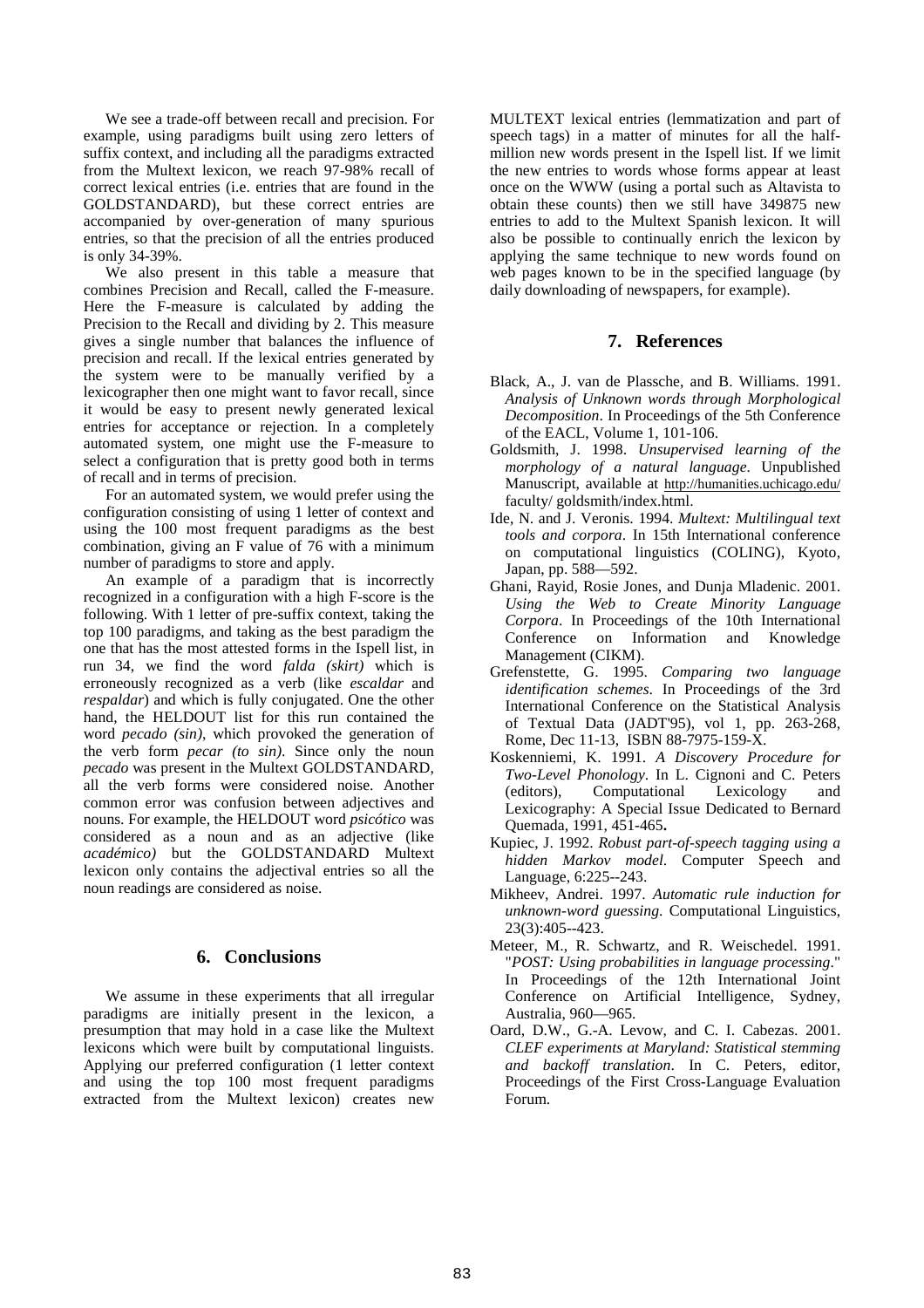| corresponding to zozo reminas |                               |                               |            |  |  |  |
|-------------------------------|-------------------------------|-------------------------------|------------|--|--|--|
| Context                       | Delete                        | Add                           | <b>New</b> |  |  |  |
|                               | suffix                        | suffix                        | Tag        |  |  |  |
| $\langle \text{null} \rangle$ | O                             | amente                        | Afpfp-     |  |  |  |
| $\langle \text{null} \rangle$ | Ω                             | a                             | Afpfs-     |  |  |  |
| $\langle \text{null} \rangle$ | $\langle \text{null} \rangle$ | s                             | Afpmp      |  |  |  |
| $\langle \text{null} \rangle$ | $\langle \text{null} \rangle$ | $\langle \text{null} \rangle$ | Afpms-     |  |  |  |

## Most common 0-context paradigm,<br>corresponding to 2020, Jemmas

### Most common 1-context paradigm,

| corresponding to 1469 lemmas |                               |                          |       |  |  |  |
|------------------------------|-------------------------------|--------------------------|-------|--|--|--|
| Context                      | Delete                        | Add                      | New   |  |  |  |
|                              |                               |                          | Tag   |  |  |  |
| а                            | $\langle \text{null} \rangle$ | $\langle$ null $\rangle$ | Ncfs- |  |  |  |
|                              | <null></null>                 |                          | Ncfp- |  |  |  |

# Most common 2-context paradigm,<br>corresponding to 759 lemmas

| corresponding to (39 feminas |        |      |            |  |  |
|------------------------------|--------|------|------------|--|--|
| Context                      | Delete | Add  | <b>New</b> |  |  |
|                              |        |      | Tag        |  |  |
| C1                           | ón     | ones | Ncfp-      |  |  |
| C1                           | ón     | ón   | Ncfs -     |  |  |

## Most common 3-context paradigm,<br>corresponding to 543 lemmas

| corresponding to $343$ reminds |        |      |          |  |  |  |
|--------------------------------|--------|------|----------|--|--|--|
| Context                        | Delete |      | New      |  |  |  |
|                                |        |      | Tag      |  |  |  |
| aci                            | ón     | ones | $Ncfp -$ |  |  |  |
| ac1                            | ón     | ón   | Ncfs-    |  |  |  |

Table 1. Most common paradigms extracted from the Spanish Multext lexicon, retaining zero, one, two or three letters of context before the suffixes to be deleted or added.